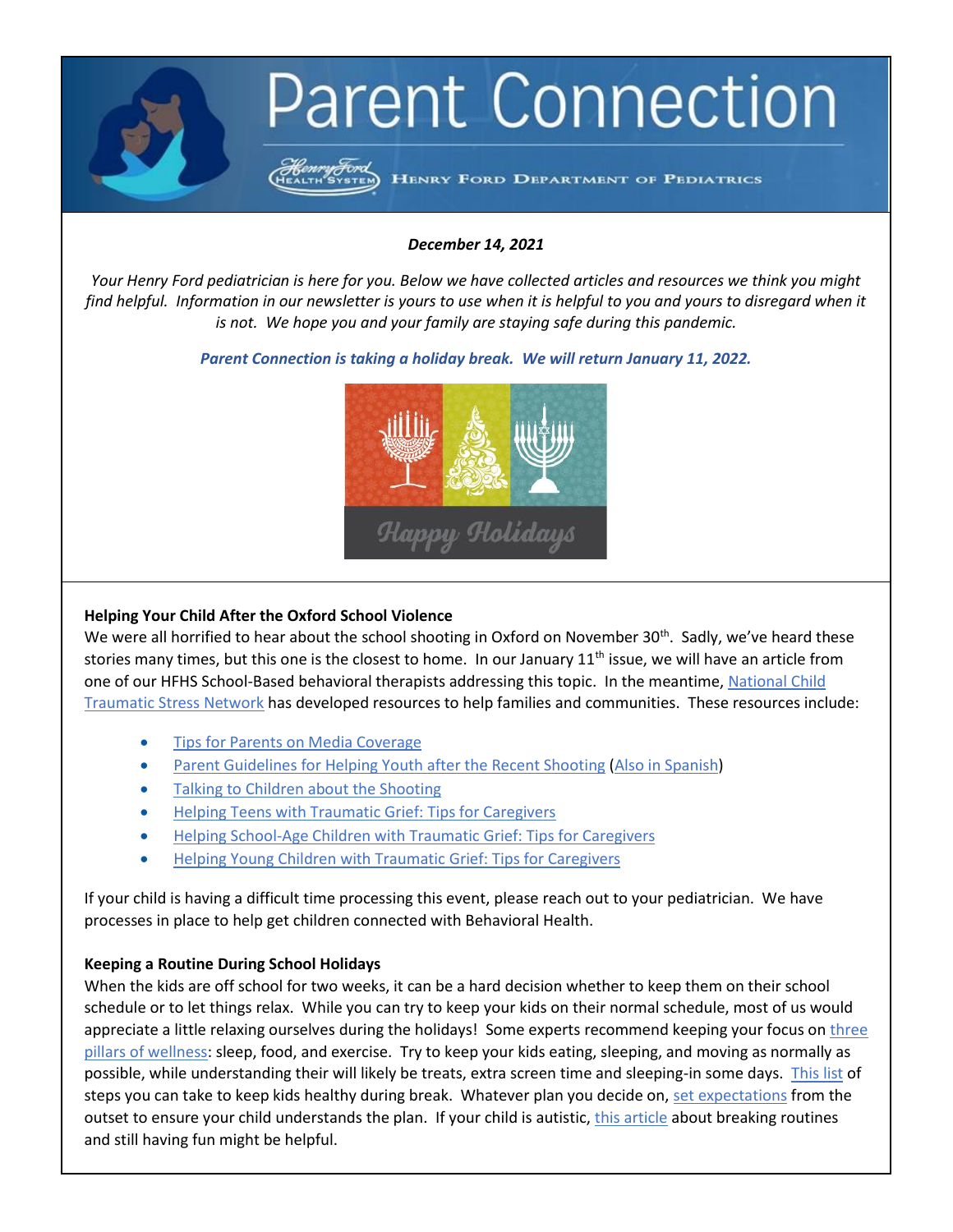## **Michigan Mask Advisory**

Over the course of the pandemic, one thing that hasn't changed is that masks protect against the spread of COVID-19. As cases continue to increase in Michigan, [a new mask advisory](https://www.michigan.gov/documents/coronavirus/Nov_19_2021_Public_Health_Advisory_741750_7.pdf) was released by the Michigan Department of Health and Human Services (MDHSS). The new guidance states that any Michigander, regardless of vaccination status, should wear a mask in any indoor public setting. Also, public establishments should adopt a mask policy and enforce said policy. Individuals who are not fully vaccinated or are immunocompromised should avoid large crowds or gatherings. We are all experiencing pandemic fatigue; however, it takes all of us to stop the spread of COVID-19. Please see the graphic below for a refresher on how to wear a mask safely.



## **RSV on the Rise this Winter**

[RSV](https://www.uofmhealth.org/health-library/hw176517) (respiratory syncytial virus) is a common respiratory illness. Mild cases of RSV can usually be treated at home, but some children can become [very sick.](https://www.healthychildren.org/English/health-issues/conditions/chest-lungs/Pages/RSV-When-Its-More-Than-Just-a-Cold.aspx?_ga=2.208599058.1638353782.1638820518-2125493796.1635440263&_gl=1*164hah0*_ga*MjEyNTQ5Mzc5Ni4xNjM1NDQwMjYz*_ga_FD9D3XZVQQ*MTYzODgyODE4My4zLjEuMTYzODgyODE5OS4w) Doctors across the country and in [Michigan](https://www.wxyz.com/news/coronavirus/state-expecting-a-rise-in-rsv-cases-among-kids-heres-what-to-look-out-for-how-to-stay-safe) are reporting an increase in RSV cases this fall/winter.

When should you call the doctor? RSV symptoms are typically at their worst on days 3 through 5 of illness. Call your pediatrician right away if your child has any:

- Symptoms of **[bronchiolitis](https://www.healthychildren.org/English/health-issues/conditions/chest-lungs/Pages/Bronchiolitis.aspx)**
- Symptoms of [dehydration](https://www.healthychildren.org/English/health-issues/injuries-emergencies/Pages/dehydration.aspx)
- Pauses in or difficulty breathing
- Gray or blue color to tongue, lips, or skin
- Significantly decreased activity and alertness